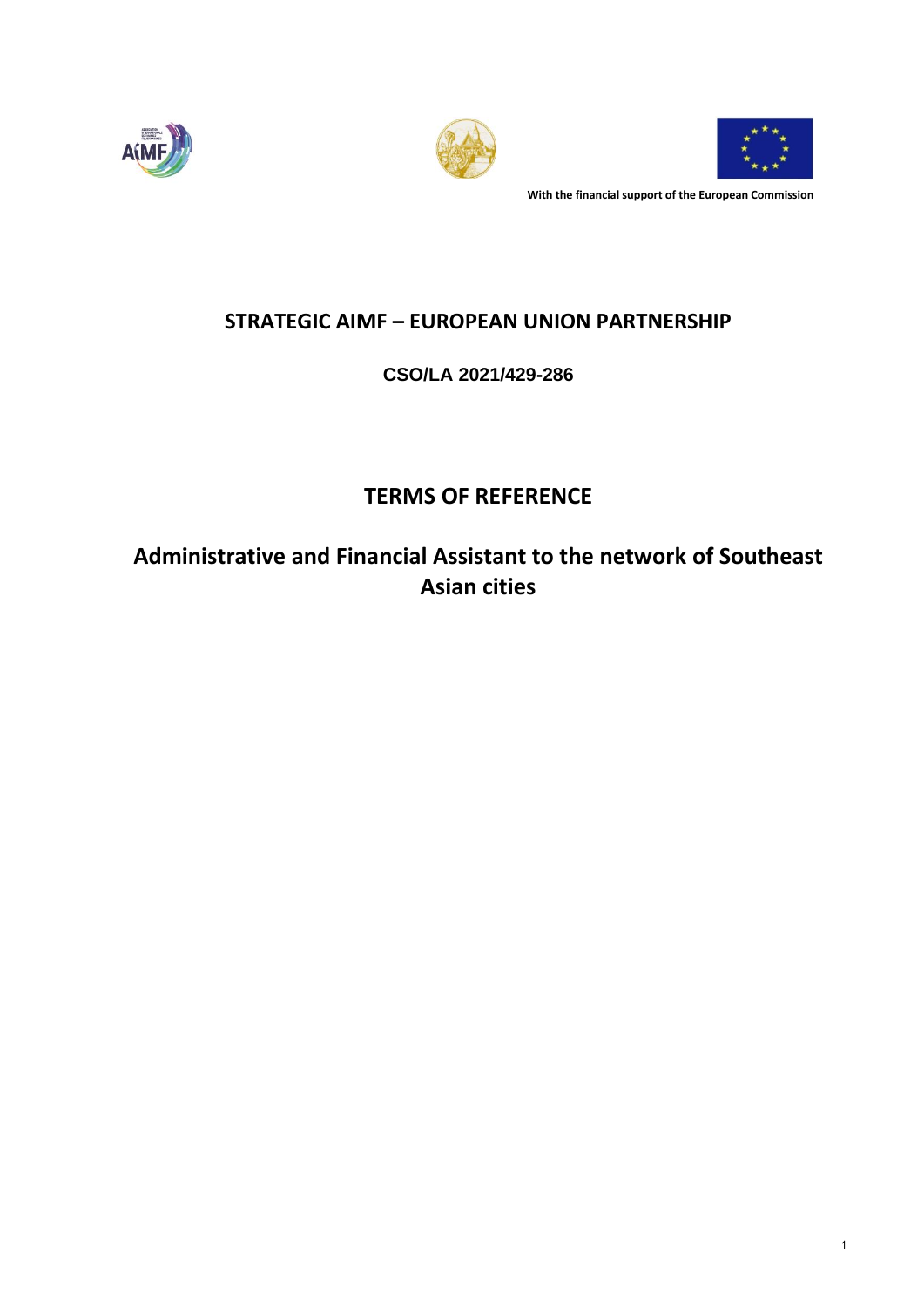# **1. BACKGROUND**

AIMF member cities in Southeast Asia face many common problems:

- **Extremely rapid demographic growth marked by accelerated urbanisation:** In 2010, 42% of inhabitants live in cities, with this proportion expected to exceed 50% by 2025;
- **Economic development marked by strong growth:** The region has been growing at a rate of at least 5% per year for 30 years. Rapid growth in the region frequently results in increased inequality and a massive influx of young people into the labour market, especially in cities. One of the issues is integration and sustainable growth for all.
- **Vulnerability to climate change:** in particular due to the large populations living near the coasts; dependence on rice production which is affected by climate change; flooding in urban and peri-urban areas during rainy periods.
- **Strengthening regional integration by means of ASEAN and various regional forums.**

In this context, the member cities of AIMF in Southeast Asia initiated a process of closer cooperation in Vientiane (Laos) in April 2013, which resulted in a series of multi-country conferences on the issues relating to the conservation of cultural heritage and urban development, as well as practical projects. In December 2017 in Hué (Vietnam), subnational authorities from Southeast Asia, meeting as part of the AIMF-EU Strategic Partnership, emphasised the importance and the need to create a network of cities in the Southeast Asian region in order to strengthen cooperation based on respect and mutual trust to promote a peaceful Southeast Asian Community working for regional stability, cooperation and sustainable development. The purpose of this network of cities, working at the subregional and international level, would be to strengthen the influence of the states they represent raise awareness regarding their problems.

With the support of the European Union, the member cities of the AMFI would like to work together to develop and share concepts and best practices in order to prevent crises, connect citizens and promote development.

During the network's preparatory meetings, in particular in Hué in December 2017, as well as in Lille, in parallel with the AIMF General Assembly, the representatives of the three countries agreed to set up a rotating Secretariat, whose headquarters would be based in Phnom Penh initially.

# **2. PURPOSE OF THE POSITION**

The purpose of the position is to support the AIMF Secretariat, the Phnom Penh City Council and all the subnational authorities in the region, in particular Cambodia, Laos and Vietnam, with regard to the administrative and financial aspects involved in setting up the network of Southeast Asian cities and the AIMF-European Union Strategic Partnership.

# **3. DESCRIPTION OF THE AIMF – EUROPEAN UNION STRATEGIC PARTNERSHIP**

# **3.1 THE AIMF**

The AIMF is the global network of French-speaking locally elected officials. Together, they are working to develop the vision of a city of the future capable of sustainable and shared growth, one that places people at the heart of the urban project. They are developing a new form of cooperation that combines collective thinking at the highest level and grassroots action that prioritises innovation and local expertise.

The AIMF comprises more than 307 cities and Associations of Cities across 52 countries.

Its mission is to give its members a voice to help ensure that their views are taken into account in the various decisionmaking forums, to facilitate the incubation of projects and to implement tangible projects in the area of urban development.

#### **3.2 Background**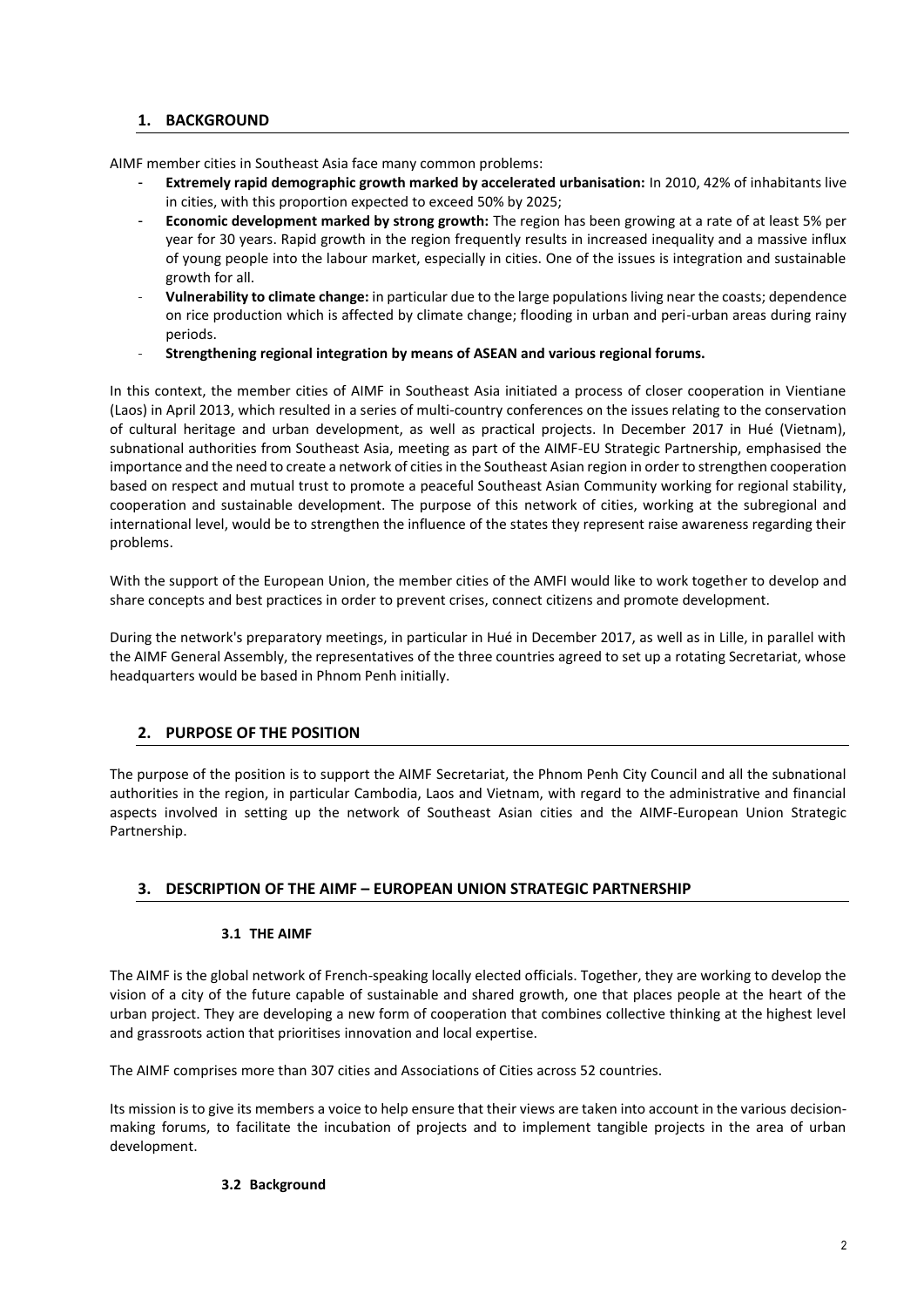On the occasion of the General Assembly of the AIMF, which was held from 4 to 7 November 2014 in Kinshasa, the network's mayors expressed the wish that the AIMF intervene to help ensure that more consideration is given to local authorities in national and global decision-making processes.

During the discussions, the mayors thus outlined the problems they face in the exercise of their responsibilities:

- i) incomplete legal framework, in particular the absence of decrees implementing fundamental laws;
- ii) partial transfer of powers, and lack of clarity with regard to the division of powers between State authorities and the different levels of local authorities;
- iii) technical and financial means not commensurate with the responsibilities being devolved;
- iv) lack of qualified human resources;
- v) insufficient project management resources;
- vi) difficulty in fully exercising their powers, specifically: difficulties concerning the administration of public records, waste management, urban mobility, strategic planning and town planning, energy, education, health and cultural services;
- vii) difficulty in being recognised and taken into account by international decision-makers in the areas in which they nevertheless play a major role (combating climate change, sustainable development objectives, etc.)

As part of this effort to support local elected representatives with a view to making them more effective and more involved in the maturing of initiatives that have an impact on local development issues, a framework agreement for the AIMF-EU Strategic Partnership was concluded on 28 January 2015 between the President of the AIMF, Ms Anne HIDALGO and the European Commissioner for Development, Mr Neven MIMICA for the period 2015-2020.

# **3.2 Specific objectives of the Local Authority Advocacy Support Project 2019-2021**

- To consolidate and entrench the recognition of the role and legitimacy of LAs and Local Authority Associations (ALA) in national, regional and global policy decision-making;
- To support Local Authorities and their Associations (national and regional) in EU partner countries;
- To support the creation of sustainable advocacy processes and content by Local Authorities and Local Authority Associations in various countries.

To achieve these objectives, this partnership proposes to act at the following 2 levels:

- at the level of the bodies responsible for conveying the views of local authorities with a view to changing legislation, in particular the associations of local authorities, specifically by strengthening and organising them;
- and in terms of the content to be passed on by local authorities and these bodies, specifically by providing evidence-based arguments (based on analyses that will be shared with the parties that the LAs are attempting to convince) as well as preliminary work by experts aimed at assessing the existing situation.

# **4. JOB DESCRIPTION**

#### **4.1 Responsibilities**

Reporting to the AIMF Permanent Secretary, and based at Phnom Penh City Council (Cambodia), the Administrative and Financial Assistant:

- Is responsible for accounts and administrative management of activities related to the establishment of the network of Southeast Asian cities and the implementation of all activities relating to the AIMF-European Union Strategic Partnership: preparation of estimated and follow-up budgets, relations with suppliers, monitoring of expenditure and processing of supporting documents;
- Ensures compliance with procurement procedures;
- Monitors and ensures compliance with EU administrative and financial procedures;
- Prepares financial reports for the various bodies on subjects of interest to the association and the European Union;
- Prepares any financial document requested by the AIMF: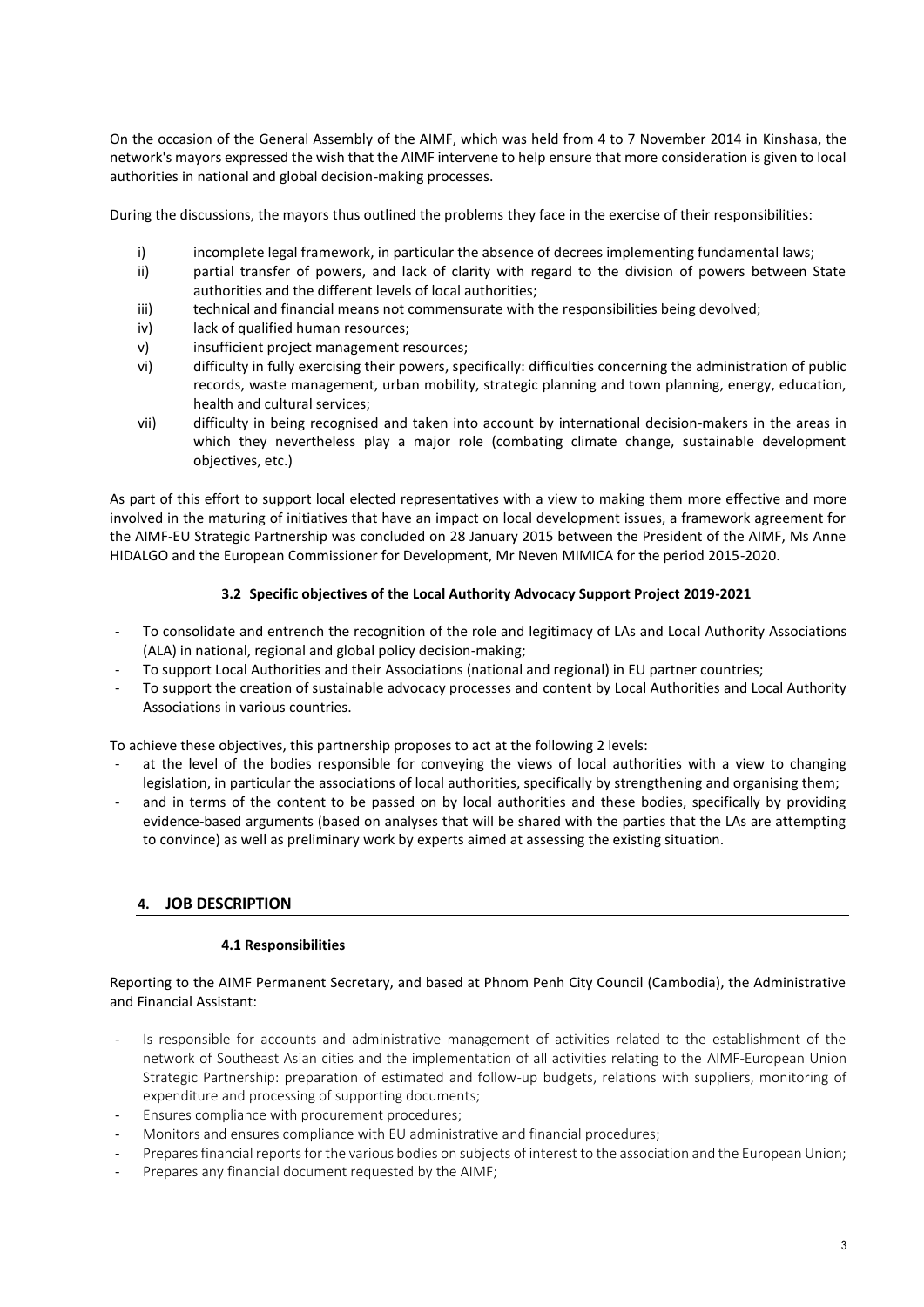- Participates in identifying potential sources of funding and seeks the funding needed to carry out concrete projects;
- Is available to handle queries in person and over the phone;
- Provides logistical support to the AIMF Secretariat when it comes to the organisation of the association's events.

#### **4.2 Profile and experience sought**

#### **Type of position: Coordinator for the Network of Southeast Asian cities**

#### *Profile*

- Bachelor's degree (Bac+2/+3) in Management, Finance, Accounting
- Good knowledge of budget and accounting management software
- At least 2 years of professional experience
- Knowledge/experience in European project management procedures
- Proficiency in Khmer
- Proficiency in French and/or English
- Some knowledge of Lao and Vietnamese a plus

#### **4.3 Place of work**

The successful applicant will be based at Phnom Penh City Council (Cambodia).

Periodic trips to countries throughout Southeast Asia and elsewhere will be necessary in order to perform the tasks involved.

#### **4.4 Type of contract**

Service agreement.

#### **4.5 Duration of the contract**

The contract is for 12 months (renewable)

#### **5. RECRUITMENT PROCEDURES**

#### **5.1 Procedure**

Recruitment is carried out by the AIMF and its partners, based on a call for applications. Applications are evaluated with reference to the profile and experience criteria being sought. The applicants selected will be interviewed

#### **5.2 Application**

The application consists of:

- a Letter of Application setting out the candidate's reasons for applying, his/her understanding of the challenges and responsibilities involved in the position;
- a detailed Curriculum Vitae:
- a copy of a valid passport or national identity card.

If the candidate is selected, the following documents must be provided before the AIMF interview:

- a certified copy of the original of all credentials, degrees, and certificates of qualification;
- a medical certificate attesting that the applicant is physically fit to carry out his/her duties.